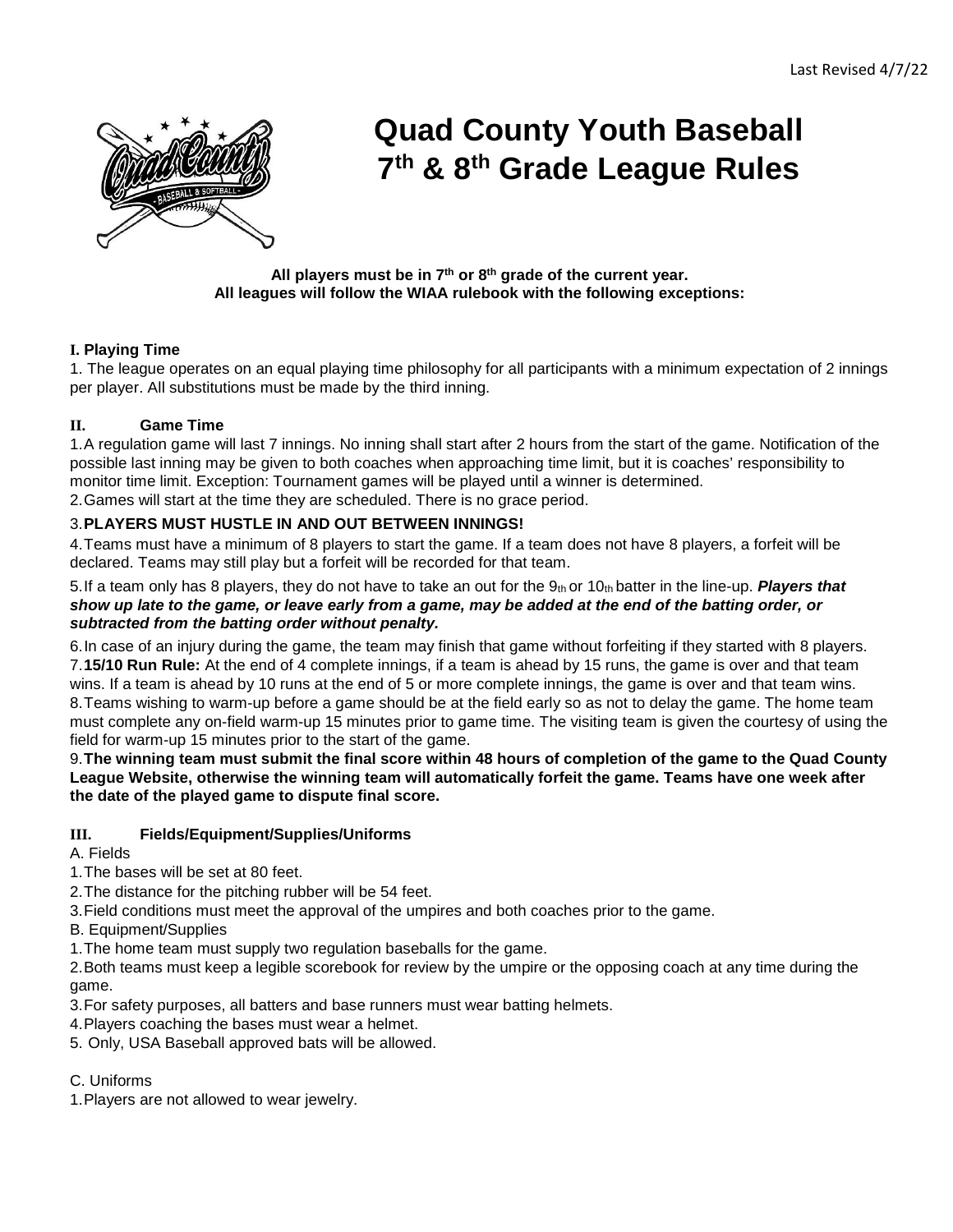2.Baseball shoes are recommended but not required. Metal spikes are allowed only on fields that permit them. (Big Foot does not permit metal spikes)

3.All teams must have numbered uniforms and players must wear baseball caps.

## **IV. Batting**

1.Teams have the discretion to bat 9, 10 (Additional Hitter), or Roster. Teams are allowed to bat all players on the roster and have free substitution defensively. In the case of injury, the injured player's spot can be skipped without an out being recorded. An additional batter will be allowed in the line-up (total of 10) if the coach chooses to do so. It does not matter which position in the line-up the additional batter is in. Free substitution shall be used for defensive positions (of the 10 in the line-up). If a team bats 9 players, WIAA substitutions rules must be followed. (Rule 3, Section 1, Article 3 WIAA Rules Book). Whatever batting rule a team chooses for a game, it must be followed for the entire game. 2.A player who throws his bat will get one warning. If it happens again, he will be called out.

3.All batters shall be required to warm-up in designated on deck circles. The batter shall utilize the safest available circle.

## **V. Base Running**

1.A courtesy runner must be used for a catcher when there are 2 outs. The courtesy runner should be the player that made the last out in the inning.

2.When there is a play at any base the runner **must either slide or avoid contact** by stepping around the defensive player. It is not mandatory that a base runner must slide. The runner will be called out if in the opinion of the umpire the runner intentionally collides with the defensive player. Headfirst sliding is not allowed, violation of the headfirst slide rule will result in the umpire issuing a warning to both teams. Any subsequent violations by either team will result in the base runner being called out. Players are allowed to dive headfirst back to a base they have reached or already occupy.

## **VI. Coaches**

1.Coaches are in charge of scorekeeping.

2.All coaches must pass a copy of the rules to each player and parent prior to the first game.

3.A coaching staff will be limited to no more than 3 coaches with an additional scorekeeper. Only team members and coaches are allowed in the dugout or on the field during a game.

## **VII. Sportsmanship**

1.**Unsportsmanlike conduct by players or spectators will not be tolerated.** Repeated occurrences will result in the ejection of the players and/or spectators involved in the disturbance.

2.Players ejected from a game will also have to sit out the very next game as a disciplinary measure.

3.Parents are not allowed on the field unless a coach has requested their assistance.

4.Fans are not allowed to sit directly behind home plate.

5.No swearing or profane language will be tolerated. This will lead to immediate ejection from the game.

6.No throwing of bats, helmets or other equipment in anger. This will lead to immediate ejection from the game.

7.There will be no badgering of a player, umpire or coach! Poor sportsmanship by players, coaches, family members or spectators will lead to ejection from the park and from future games, as well as possible forfeiture of the game.

8.There will be **no smoking or chewing tobacco** on the playing field, bench, or bench area. Offenders will be removed from the game or bench area. Some communities may not allow tobacco products at their fields and/or facilities. Local ordinances and rules above league rules must be followed.

9.Alcoholic consumption of any kind at a game field will be cause for forfeiture of the game. No Exceptions! 10. **THERE WILL BE ZERO TOLERANCE FOR BAD BEHAVIOR! Any acts of poor sportsmanship resulting in ejection will be reviewed by the league's disciplinary committee.** 

## **VIII. Pitching**

1.Any player warming up a pitcher must wear a catcher's mask.

2.At the umpire's discretion, warm-up pitches between innings will be limited to 5.

3.Relief pitcher is entitled to 8 warm-up pitches.